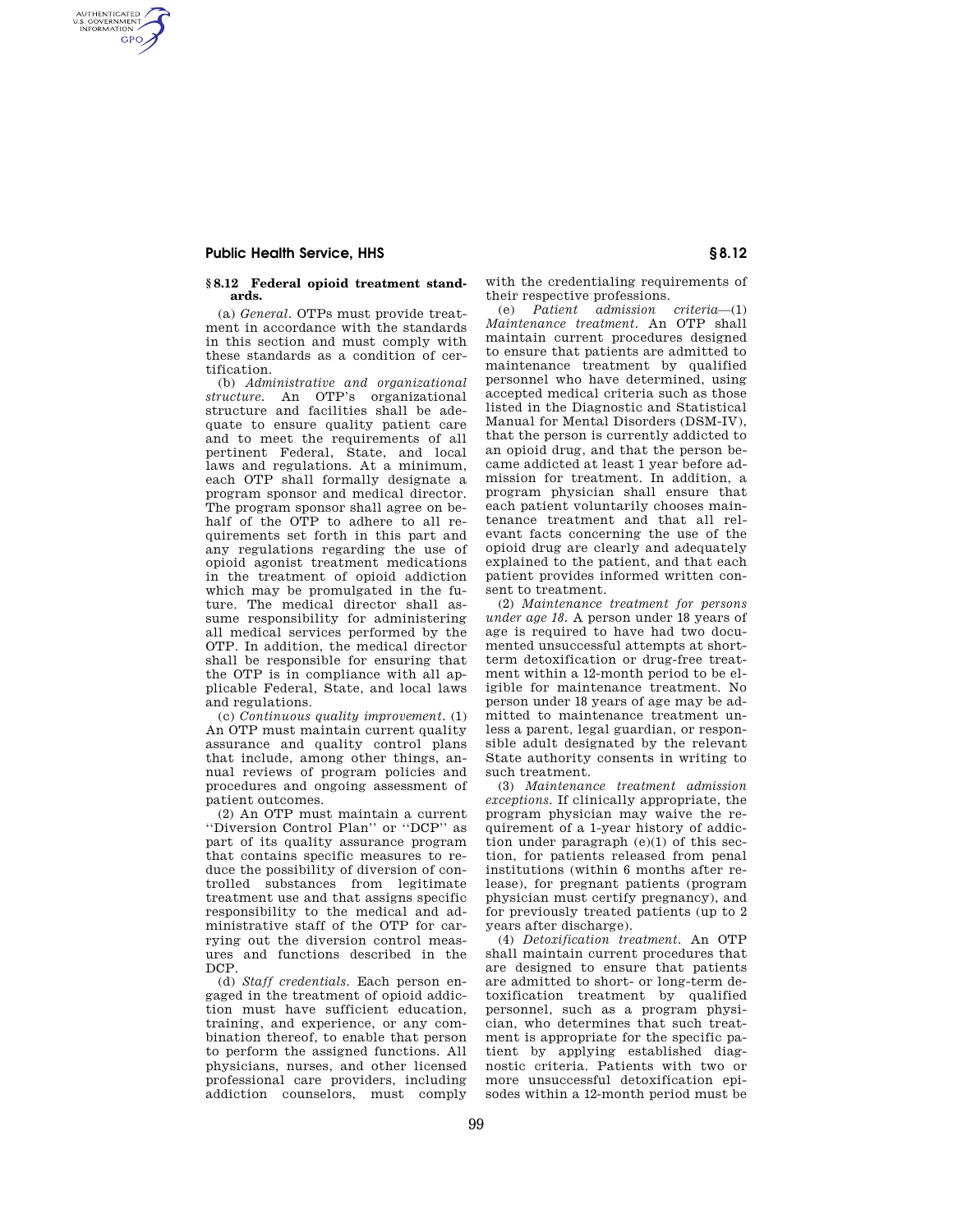assessed by the OTP physician for other forms of treatment. A program shall not admit a patient for more than two detoxification treatment episodes in one year.

(f) *Required services.*(1) *General.* OTPs shall provide adequate medical, counseling, vocational, educational, and other assessment and treatment services. These services must be available at the primary facility, except where the program sponsor has entered into a formal, documented agreement with a private or public agency, organization, practitioner, or institution to provide these services to patients enrolled in the OTP. The program sponsor, in any event, must be able to document that these services are fully and reasonably available to patients.

(2) *Initial medical examination services.*  OTPs shall require each patient to undergo a complete, fully documented physical evaluation by a program physician or a primary care physician, or an authorized healthcare professional under the supervision of a program physician, before admission to the OTP. The full medical examination, including the results of serology and other tests, must be completed within 14 days following admission.

(3) *Special services for pregnant patients.* OTPs must maintain current policies and procedures that reflect the special needs of patients who are pregnant. Prenatal care and other gender specific services or pregnant patients must be provided either by the OTP or by referral to appropriate healthcare providers.

(4) *Initial and periodic assessment services.* Each patient accepted for treatment at an OTP shall be assessed initially and periodically by qualified personnel to determine the most appropriate combination of services and treatment. The initial assessment must include preparation of a treatment plan that includes the patient's short-term goals and the tasks the patient must perform to complete the short-term goals; the patient's requirements for education, vocational rehabilitation, and employment; and the medical, psychosocial, economic, legal, or other supportive services that a patient needs. The treatment plan also must identify the frequency with which

**§ 8.12 42 CFR Ch. I (10–1–10 Edition)** 

these services are to be provided. The plan must be reviewed and updated to reflect that patient's personal history, his or her current needs for medical, social, and psychological services, and his or her current needs for education, vocational rehabilitation, and employment services.

(5) *Counseling services.* (i) OTPs must provide adequate substance abuse counseling to each patient as clinically necessary. This counseling shall be provided by a program counselor, qualified by education, training, or experience to assess the psychological and sociological background of patients, to contribute to the appropriate treatment plan for the patient and to monitor patient progress.

(ii) OTPs must provide counseling on preventing exposure to, and the transmission of, human immunodeficiency virus (HIV) disease for each patient admitted or readmitted to maintenance or detoxification treatment.

(iii) OTPs must provide directly, or through referral to adequate and reasonably accessible community resources, vocational rehabilitation, education, and employment services for patients who either request such services or who have been determined by the program staff to be in need of such services.

(6) *Drug abuse testing services.* OTPs must provide adequate testing or analysis for drugs of abuse, including at least eight random drug abuse tests per year, per patient in maintenance treatment, in accordance with generally accepted clinical practice. For patients in short-term detoxification treatment, the OTP shall perform at least one initial drug abuse test. For patients receiving long-term detoxification treatment, the program shall perform initial and monthly random tests on each patient.

(g) *Recordkeeping and patient confidentiality.* (1) OTPs shall establish and maintain a recordkeeping system that is adequate to document and monitor patient care. This system is required to comply with all Federal and State reporting requirements relevant to opioid drugs approved for use in treatment of opioid addiction. All records are required to be kept confidential in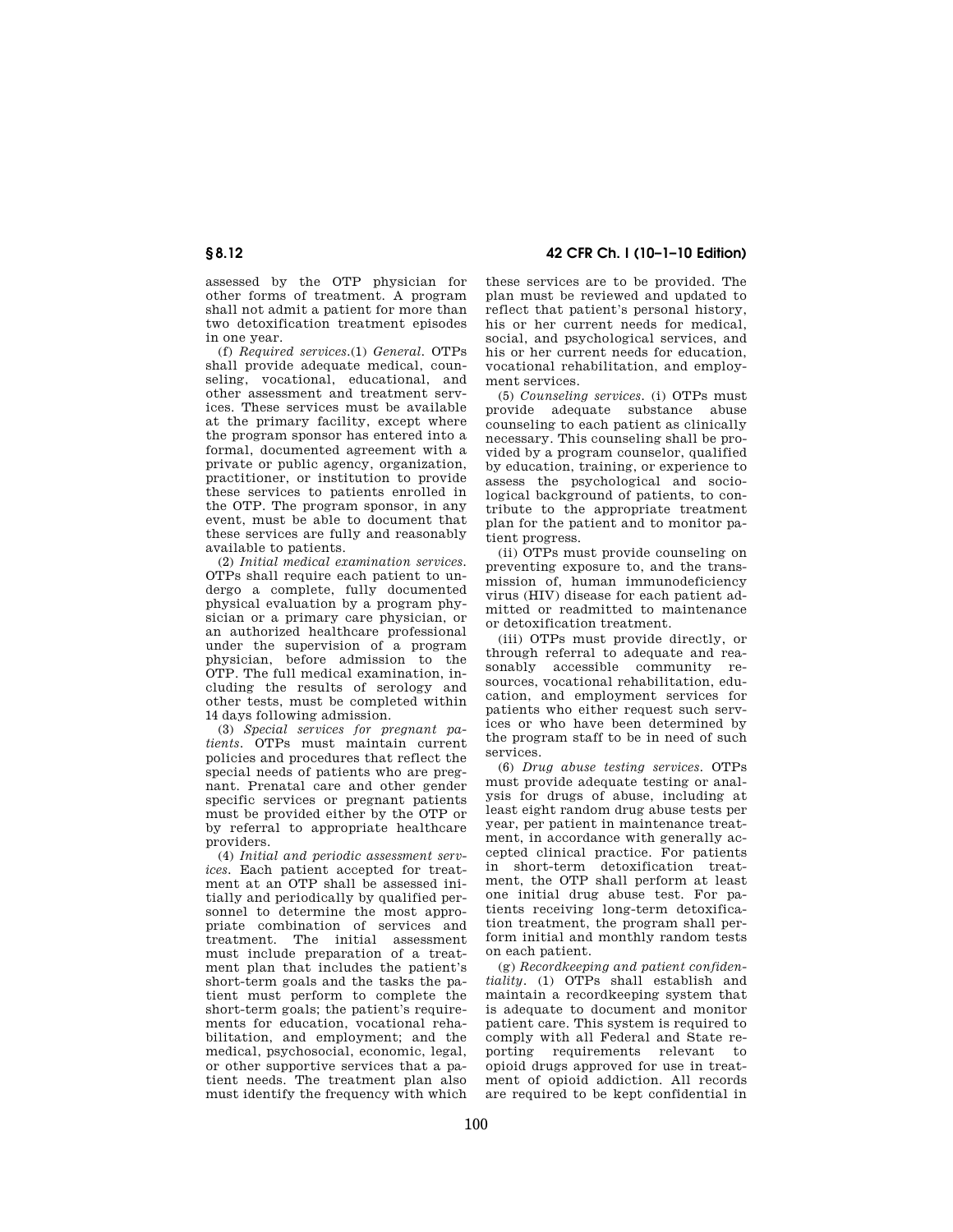## **Public Health Service, HHS § 8.12**

accordance with all applicable Federal and State requirements.

(2) OTPs shall include, as an essential part of the recordkeeping system, documentation in each patient's record that the OTP made a good faith effort to review whether or not the patient is enrolled any other OTP. A patient enrolled in an OTP shall not be permitted to obtain treatment in any other OTP except in exceptional circumstances. If the medical director or program physician of the OTP in which the patient is enrolled determines that such exceptional circumstances exist, the patient may be granted permission to seek treatment at another OTP, provided the justification for finding exceptional circumstances is noted in the patient's record both at the OTP in which the patient is enrolled and at the OTP that will provide the treatment.

(h) *Medication administration, dispensing, and use.* (1) OTPs must ensure that opioid agonist treatment medications are administered or dispensed only by a practitioner licensed under the appropriate State law and registered under the appropriate State and Federal laws to administer or dispense opioid drugs, or by an agent of such a practitioner, supervised by and under the order of the licensed practitioner. This agent is required to be a pharmacist, registered nurse, or licensed<br>practical nurse, or any other practical nurse, or any other healthcare professional authorized by Federal and State law to administer or dispense opioid drugs.

(2) OTPs shall use only those opioid agonist treatment medications that are approved by the Food and Drug Administration under section 505 of the Federal Food, Drug, and Cosmetic Act (21 U.S.C. 355) for use in the treatment of opioid addiction. In addition, OTPs who are fully compliant with the protocol of an investigational use of a drug and other conditions set forth in the application may administer a drug that has been authorized by the Food and Drug Administration under an investigational new drug application under section 505(i) of the Federal Food, Drug, and Cosmetic Act for investigational use in the treatment of opioid addiction. Currently the following opioid agonist treatment medications will be considered to be approved by the Food and Drug Administration for use in the treatment of opioid addiction:

(i) Methadone;

(ii) Levomethadyl acetate (LAAM);  $\begin{array}{c}\n\text{and} \\
\text{(iii)}\n\end{array}$ 

Buprenorphine and buprenorphine combination products that have been approved for use in the treatment of opioid addiction.

(3) OTPs shall maintain current procedures that are adequate to ensure that the following dosage form and initial dosing requirements are met:

(i) Methadone shall be administered or dispensed only in oral form and shall be formulated in such a way as to reduce its potential for parenteral abuse.

(ii) For each new patient enrolled in a program, the initial dose of methadone shall not exceed 30 milligrams and the total dose for the first day shall not exceed 40 milligrams, unless the program physician documents in the patient's record that 40 milligrams did not suppress opiate abstinence symptoms.

(4) OTPs shall maintain current procedures adequate to ensure that each opioid agonist treatment medication used by the program is administered and dispensed in accordance with its approved product labeling. Dosing and administration decisions shall be made by a program physician familiar with the most up-to-date product labeling. These procedures must ensure that any significant deviations from the approved labeling, including deviations with regard to dose, frequency, or the conditions of use described in the approved labeling, are specifically documented in the patient's record.

(i) *Unsupervised or ''take-home'' use.*  To limit the potential for diversion of opioid agonist treatment medications to the illicit market, opioid agonist treatment medications dispensed to patients for unsupervised use shall be subject to the following requirements.

(1) Any patient in comprehensive maintenance treatment may receive a single take-home dose for a day that the clinic is closed for business, including Sundays and State and Federal holidays.

(2) Treatment program decisions on dispensing opioid treatment medications to patients for unsupervised use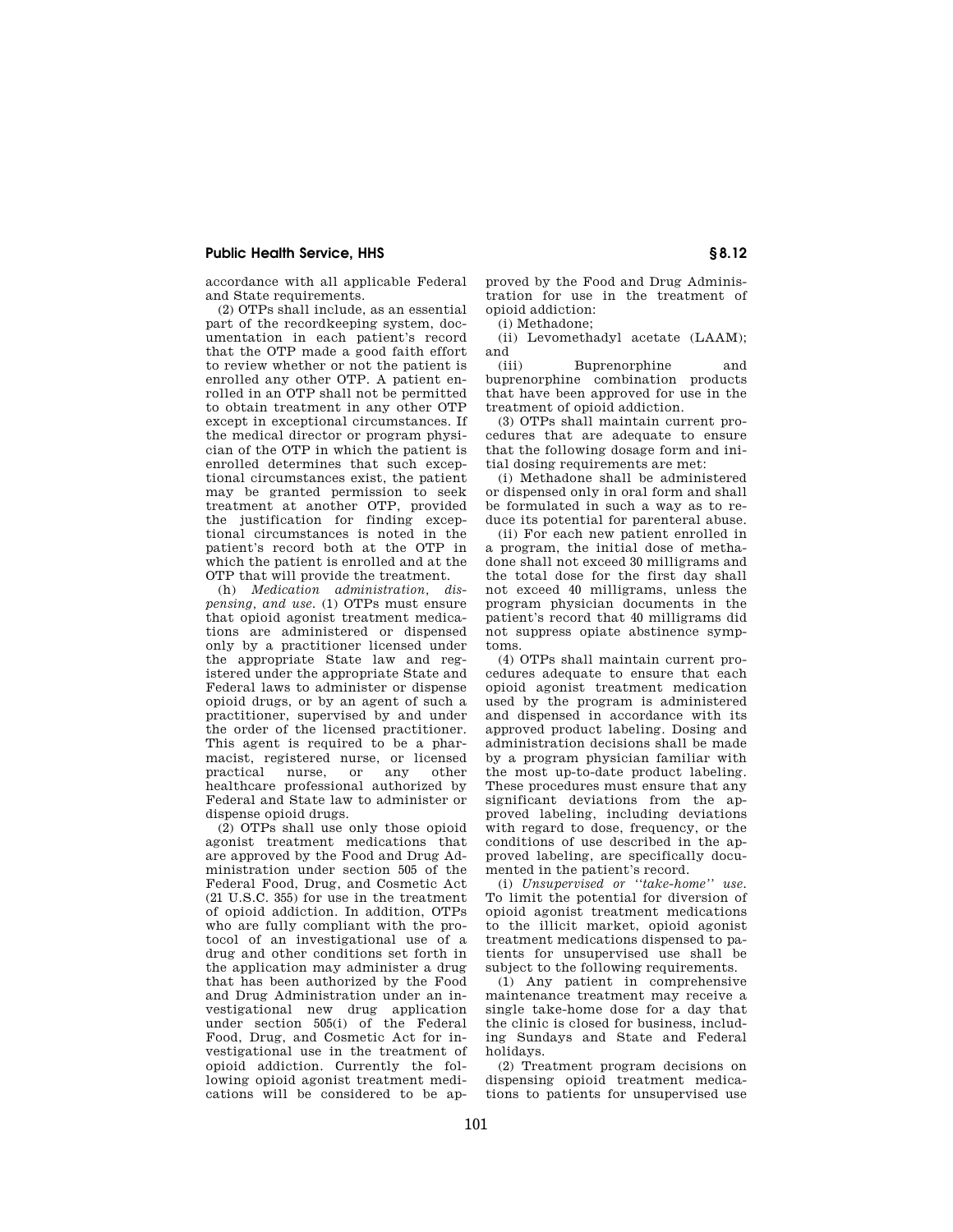# **§ 8.12 42 CFR Ch. I (10–1–10 Edition)**

beyond that set forth in paragraph  $(i)(1)$  of this section, shall be determined by the medical director. In determining which patients may be permitted unsupervised use, the medical director shall consider the following take-home criteria in determining whether a patient is responsible in handling opioid drugs for unsupervised use.

(i) Absence of recent abuse of drugs (opioid or nonnarcotic), including alcohol;

(ii) Regularity of clinic attendance;

(iii) Absence of serious behavioral problems at the clinic;

(iv) Absence of known recent criminal activity, e.g., drug dealing;

(v) Stability of the patient's home environment and social relationships;

(vi) Length of time in comprehensive maintenance treatment;

(vii) Assurance that take-home medication can be safely stored within the patient's home; and

(viii) Whether the rehabilitative benefit the patient derived from decreasing the frequency of clinic attendance outweighs the potential risks of diversion.

(3) Such determinations and the basis for such determinations consistent with the criteria outlined in paragraph  $(i)(2)$  of this section shall be documented in the patient's medical record. If it is determined that a patient is responsible in handling opioid drugs, the following restrictions apply:

(i) During the first 90 days of treatment, the take-home supply (beyond that of paragraph  $(i)(1)$  of this section) is limited to a single dose each week and the patient shall ingest all other doses under appropriate supervision as provided for under the regulations in .<br>this subpart.

(ii) In the second 90 days of treatment, the take-home supply (beyond that of paragraph  $(i)(1)$  of this section) is two doses per week.

(iii) In the third 90 days of treatment, the take-home supply (beyond that of paragraph  $(i)(1)$  of this section) is three doses per week.

(iv) In the remaining months of the first year, a patient may be given a maximum 6-day supply of take-home medication.

(v) After 1 year of continuous treatment, a patient may be given a maximum 2-week supply of take-home medication.

(vi) After 2 years of continuous treatment, a patient may be given a maximum one-month supply of take-home medication, but must make monthly visits.

(4) No medications shall be dispensed to patients in short-term detoxification treatment or interim maintenance treatment for unsupervised or takehome use.

(5) OTPs must maintain current procedures adequate to identify the theft or diversion of take-home medications, including labeling containers with the OTP's name, address, and telephone number. Programs also must ensure that take-home supplies are packaged in a manner that is designed to reduce the risk of accidental ingestion, including child-proof containers (see Poison Prevention Packaging Act, Public Law 91–601 (15 U.S.C. 1471 *et seq.*)).

(j) *Interim maintenance treatment.* (1) The program sponsor of a public or nonprofit private OTP may place an individual, who is eligible for admission to comprehensive maintenance treatment, in interim maintenance treatment if the individual cannot be placed in a public or nonprofit private comprehensive program within a reasonable geographic area and within 14 days of the individual's application for admission to comprehensive maintenance treatment. An initial and at least two other urine screens shall be taken from interim patients during the maximum of 120 days permitted for such treatment. A program shall establish and follow reasonable criteria for establishing priorities for transferring patients from interim maintenance to comprehensive maintenance treatment. These transfer criteria shall be in writing and shall include, at a minimum, a preference for pregnant women in admitting patients to interim maintenance and in transferring patients from interim maintenance to comprehensive maintenance treatment. Interim maintenance shall be provided in a manner consistent with all applicable Federal and State laws, including sections 1923, 1927(a), and 1976 of the Public Health Service Act (21 U.S.C. 300x–23, 300x–27(a), and 300y–11).